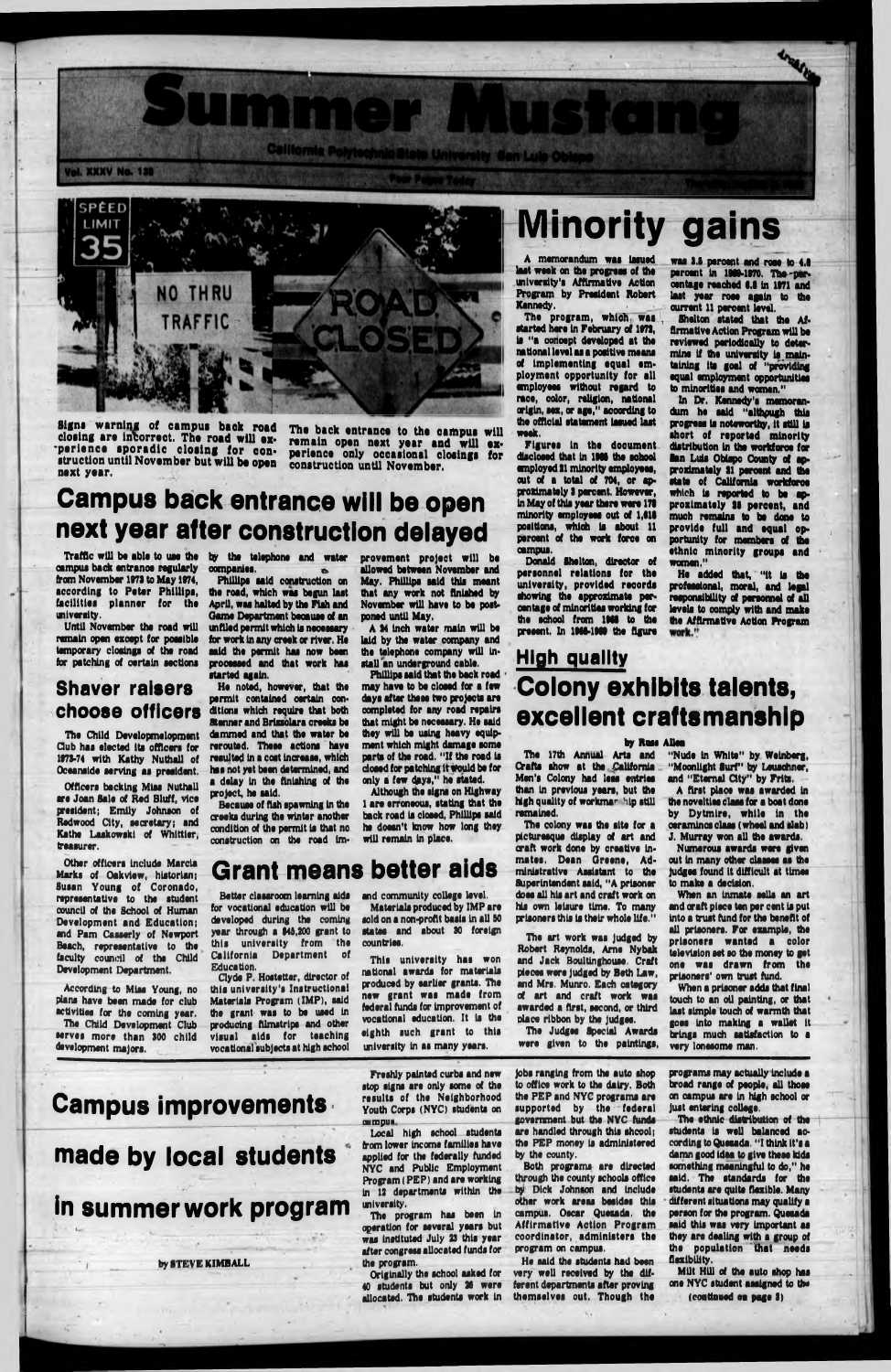



clined so is the mountain. Most of the mountain is private property so act accordingly.

From the freeway-level to the beginning of the dark green acrub is a slight 10 to 30 degree walk. The ground is pot-marked with cattle trails and mud holes. During the day the sun is caustic so you may want to wear some light clothing. Some water could also be appreciated.

There are two or three ways to approach the ascent up Cerro San Luis. Probably the easisest way is to walk up the southeast ridge near the "M". This is a longer route but its slope is only 30 degrees or so. Don't try climbing the face of the east side for it is steep and loose.

### **Roundhouse**

Roundhouse now has a new room in addition to a new telephone number. Roundhouse has been relocated in Union 103. The telephone number is 546-4754.

INCLUDES: TUNE-UP, COMPRESSION TEST, VALVE ADJUSTMENT. PLUGE, POINTS, CONDENSOR, BET DWELL TIMING, CARBURETOR, SAFETY INSPECTION AND COMPLETE LUBE Foreign Car Specialist on Duty **Taylor's Mission Cheyron** Marsh & Hignora, S.L.O., Ph. 543-1527 **CLIP AND SAVE DIA** ا دی سر بی سرد **TYPEWRITERS - ADDING MACHINES - CALCULATORS** Rentals - Sales - Repairs **STEP JOHNNY FROM NELSON OFFICE EQUIPMENT** 690 Higuera St. Open 8:30 to 5:30 543-7347 Mon. thru. Fri. Sat. Illi noon



食食 交货支资金支资金支资支资金支资支资金支资支资金支资支资金支资金支资金支金支资 支资金支资支资金支资

### **System sends** checks faster

In an attempt to speed un checks to G.I. Bill students the Veterans Administration is initiating a new "one stop The computer service. operated service  $w11$ automatically dispatch a package of papers to veterans. The package will include a certificate of eligibilityrequired when applying for an VA benefit, an application for educational training, and a form for schools to use to certify enrollment. Previously, each of these was a separate step for students or schools, according to Gordon R. Elliott, Director of the L.A. VA regional office.

Under this new concept veterans can complete the application and present it, along with the certificate of eligibility to school officials at the time of registration. The school will then complete the enrollment portion and forward the entire package to VA for processing. The first benefits checks should arrive shortly thereafter.

Veterans desiring advanced<br>payment of benefits for fall quarter should contact the VA office here on campus and complete a request form. according to Sharon Faust. Veterans Clerk. After applying for the advanced payment the veteran may pick up his first check upon registration.

Veterans should see the verterans clerk in the administration building, room 222 before August 10, to arrange for the payment

> **LABRADOR RETRIEVER** PUPPIES A.K.C.

ield & Bench Championship

**Stock** 

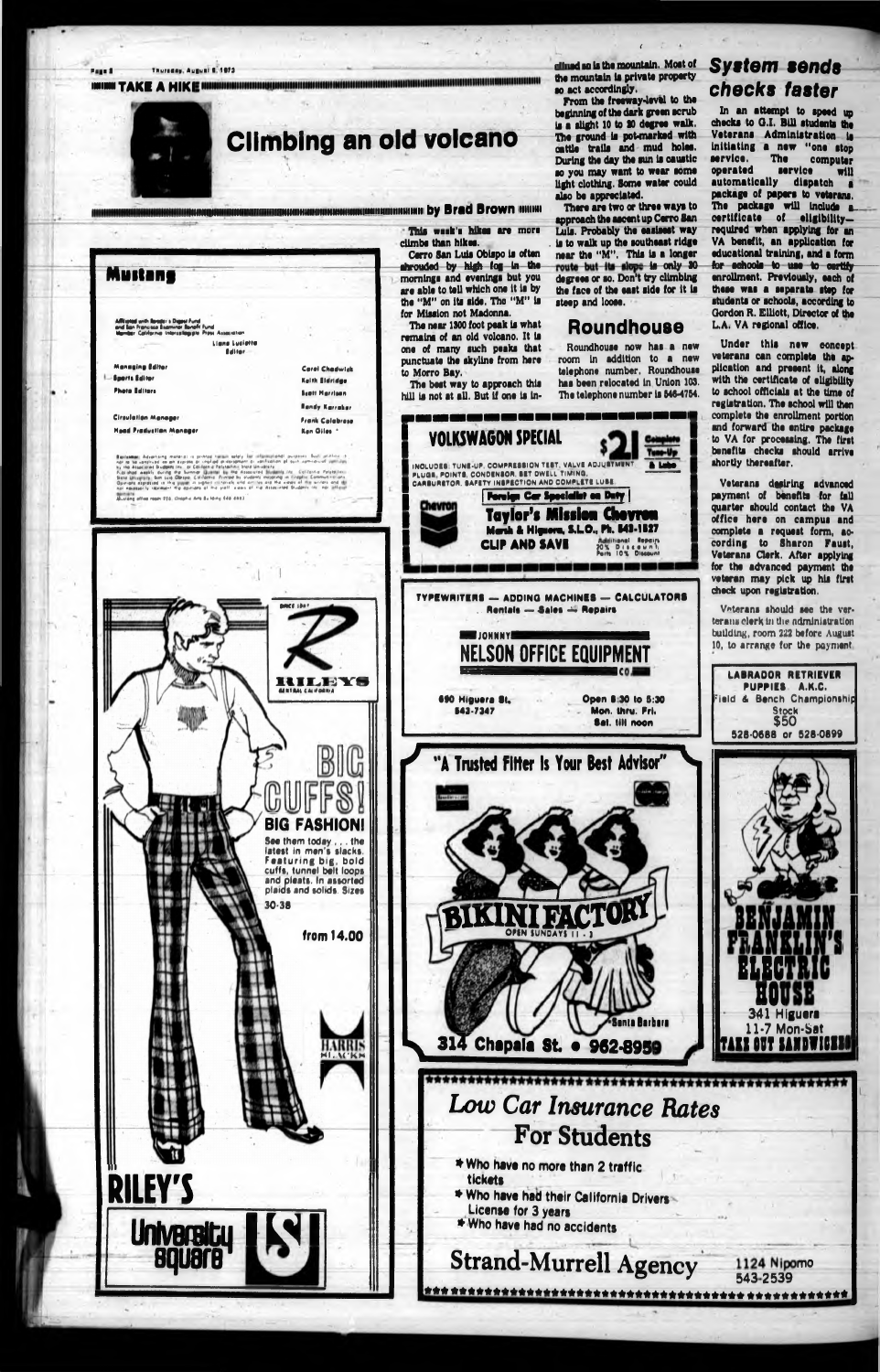# **BABE RUTH** CHAMPIONS

# **Play Continues at Sinsheimer Park**



The 22nd annual Baba Ruth Pacific Southwest Regional 13 ytar-old tournament started off with a bang Tuesday with a 9-3 trouncing of the Oregon Babe Ruth Champions by the Mexicali, Mexico team.

The opening game was highlighted by stolen bases and

some well placed hits.

The Babe Ruth Program which brings boys of many ages together began In Hamilton Township near Trenton, N.J. In 1961. Today 300,000 boys participate In the program.

> All tourney games are scheduled to be played at Sin-Aelmer Field near Laurel Lane In the eastern part of the dty. The final games on August 10, 11 and 12.

1973 Major League All-Stars Pete Rose, Carlton Fisk, Don Aitton and Rod Carew all had their starts In Babe Ruth



The Babe Ruth World Series this year will be hosted in Manchester, N.H., August 19-20. The winner of this San Luis tourney will compete there with seven other regional winners.

Ona of many Mexican hits taken from the Barlow, Oregon Champs in the south-of-the-border team's 9-3 win.

The Pacific Southwest teams playing In this year's tourney Include Oregon, Nevada, Utah, Arisona, Northern California, Southern California, Mexico end San Luis Obispo.

(continued from page,l) auto shop. "So far we're real pleased with the work the bbys have done with a minimum of supervision and explanation," said Hill. That day Hill had the services of two other boys from

This Friday's movie \*\*\* The Carey Treatment" stars James Cobum and Jennifer O'Neill. Cobum plays a hip pathologist who combines the daring qualities of "In Like Flint" and the irreverence of the "President's Analyst" to catch a killer on the loose.

security and maintenance.

The person assigned to work in

Both Governor Reagan and San Luis Obispo Mayor Schwarts welcomed the visiting teams to California and San Luis Obispo. For many it has been a long trip from their home towns and the hospitality of the host teams and their staff and families has made It a little bit more fun.

The Mexicali Babe Ruth Champions await their turns at bat during the one-sided first Inning.

# **\* Photographs & Story by Brad Brown**

# **Summer work for local students...** Oregon's staff discuss some problems on the mound.

### *Clever Coburn solves murder*



Duane Beaulieu has been In the program three different summers. He has been assigned to the security and maintenance department where he has spent most of his time painting curbs and barricades and installing preferred working here to the

The reason for the delay In